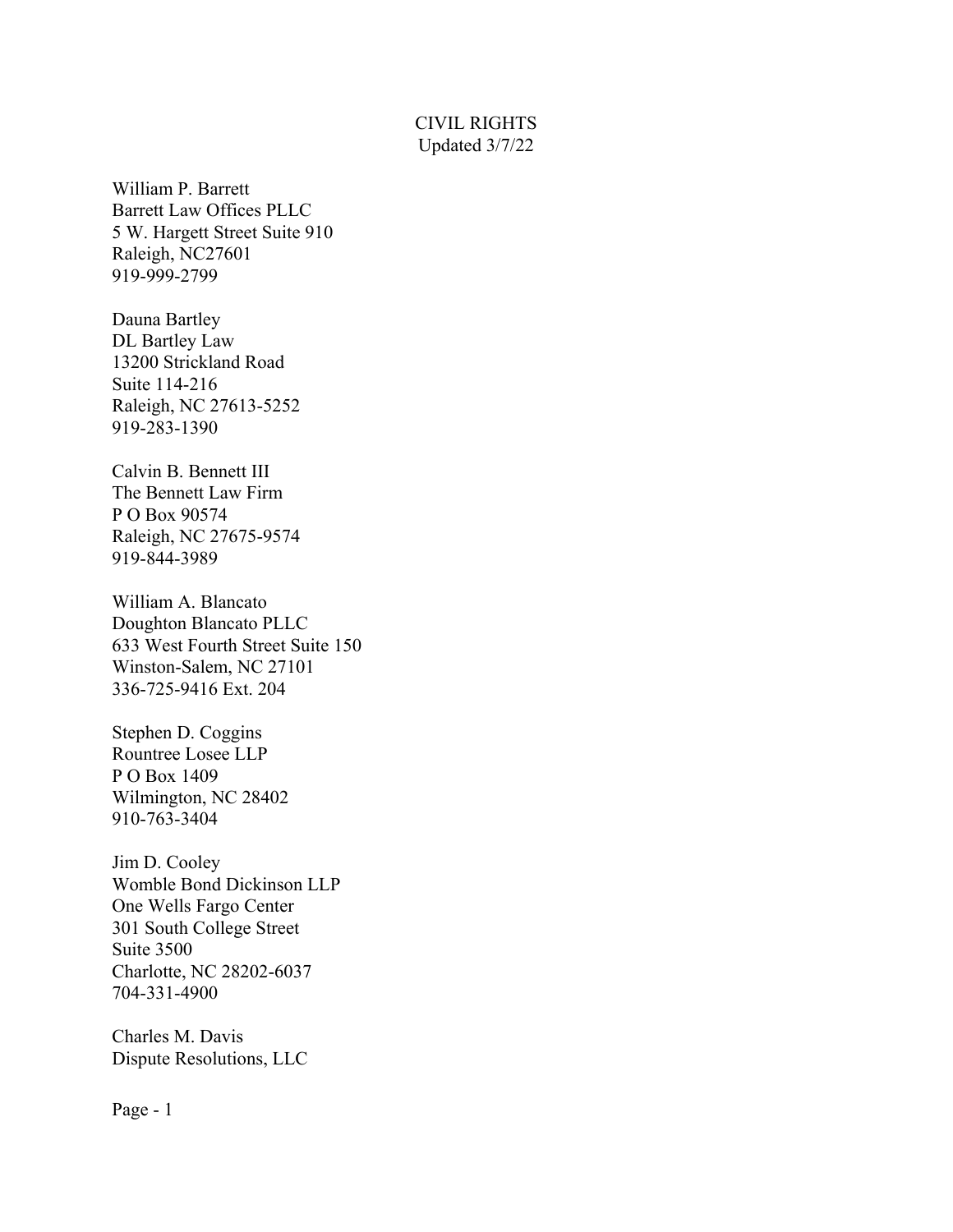101 Church Street P O Drawer 708 Louisburg, NC 27549 919-496-2137

Dailey J. Derr Dailey J. Derr, PA P O Box 51266 Durham, NC 27717-1266 919-419-1265

Lorrie Dollar Mediator and Attorney at Law P O Box 1477 Cary, NC 27512 919-622-1301

Stephen Dunn Miles Mediation & Arbitration 6101 Carnegie Blvd. Suite 450 Charlotte, NC 28209 704-608-6063

Richard W. Ellis Ellis & Winters 1100 Crescent Green Suite 200 Cary, NC 27518 919-865-7007

Stephen B. Epstein Poyner Spruill LLP P O Box 1801 Raleigh, NC 27602 919-783-2846

Mark A. Finkelstein Smith Moore LLP P O Box 27525 Raleigh, NC 27611 919-755-8819

## L. Michelle Gessner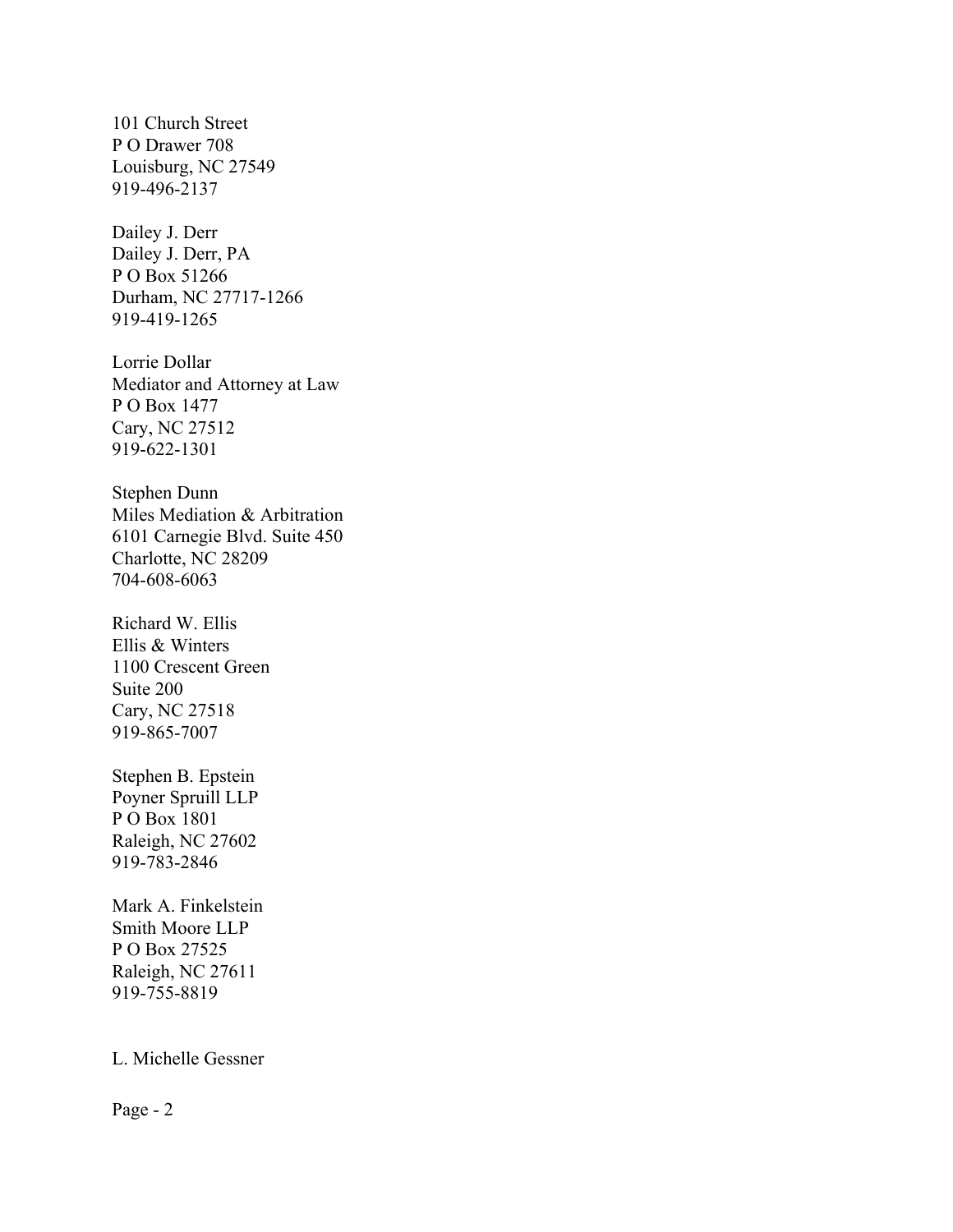ELM - Employment Law Mediators G.G. Galloway House 602 East Morehead Street Charlotte, NC 28202 704-626-1543

Jonathan R. Harkavy Patterson Harkavy LLP 101 South Elm Street Suite 51 Greensboro, NC 27401 336-370-4200

Scott C. Hart Sumrell Sugg 416 Pollack Street P O Drawer 889 New Bern, NC 28563 252-633-3131

M. Lynn Hartsell Attorney at Law 1010 Lakeview Drive Cedar Grove, NC 27231-919-732-1277

Gregory Alan Heafner 1510 Twisted Oak Drive Suite 303 Chapel Hill, NC 27516 919-967-8122

Patricia L. Holland 1552 Iredell Dr. Raleigh, NC 27608 984-232-8014

James R. Hubbard Law Offices of James R. Hubbard PLLC 1340 Environ Way Chapel Hill, NC 27517 919-928-0367

Justin K. Humphries The Humphries Law Firm P.C.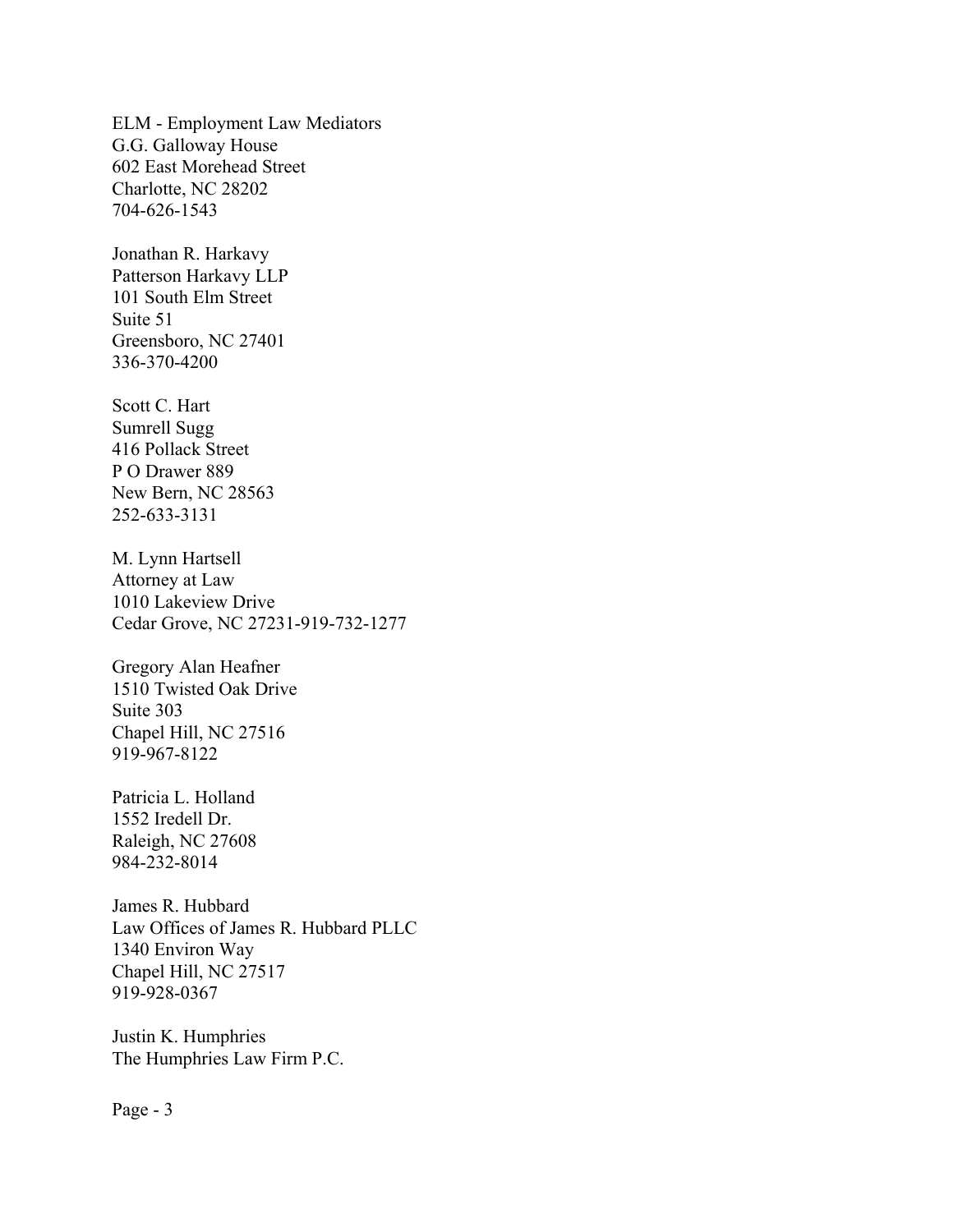1904 Eastwood Road Suite 310-A Wilmington, NC 28403 910-332-0721

Robert N. Hunter, Jr. Higgins Benjamin 301 M. Elm Street, Suite 800 Greensboro, NC 27420-0570 336-273-1600

Douglas W. Kenyon DW Kenyon PLLC 5823 Sentinel Drive Raleigh, NC 27609 919-604-3224

J. Allen Kerr, Jr. 4198 Ashfield Place Southport, NC 24861 910-477-9148

Mark A. LaMantia LaMantia Law Offices, P.C. 8341-101 Bandford Way P O Box 97695 Raleigh, NC 27624-7695 919-676-5600

D. Beth Langley Hagan Davis Mangum Barrett & Langley PLLC 300 N. Greene Street Suite 200 Greensboro, NC 27401 336-232-0680

Mary-Ann Leon The Leon Law Firm PC 704 Cromwell Drive Suite 5 Greenville, NC 27858 252-830-5366

J. Anderson Little Mediation, Inc. P O Box 16205 Chapel Hill, NC 27514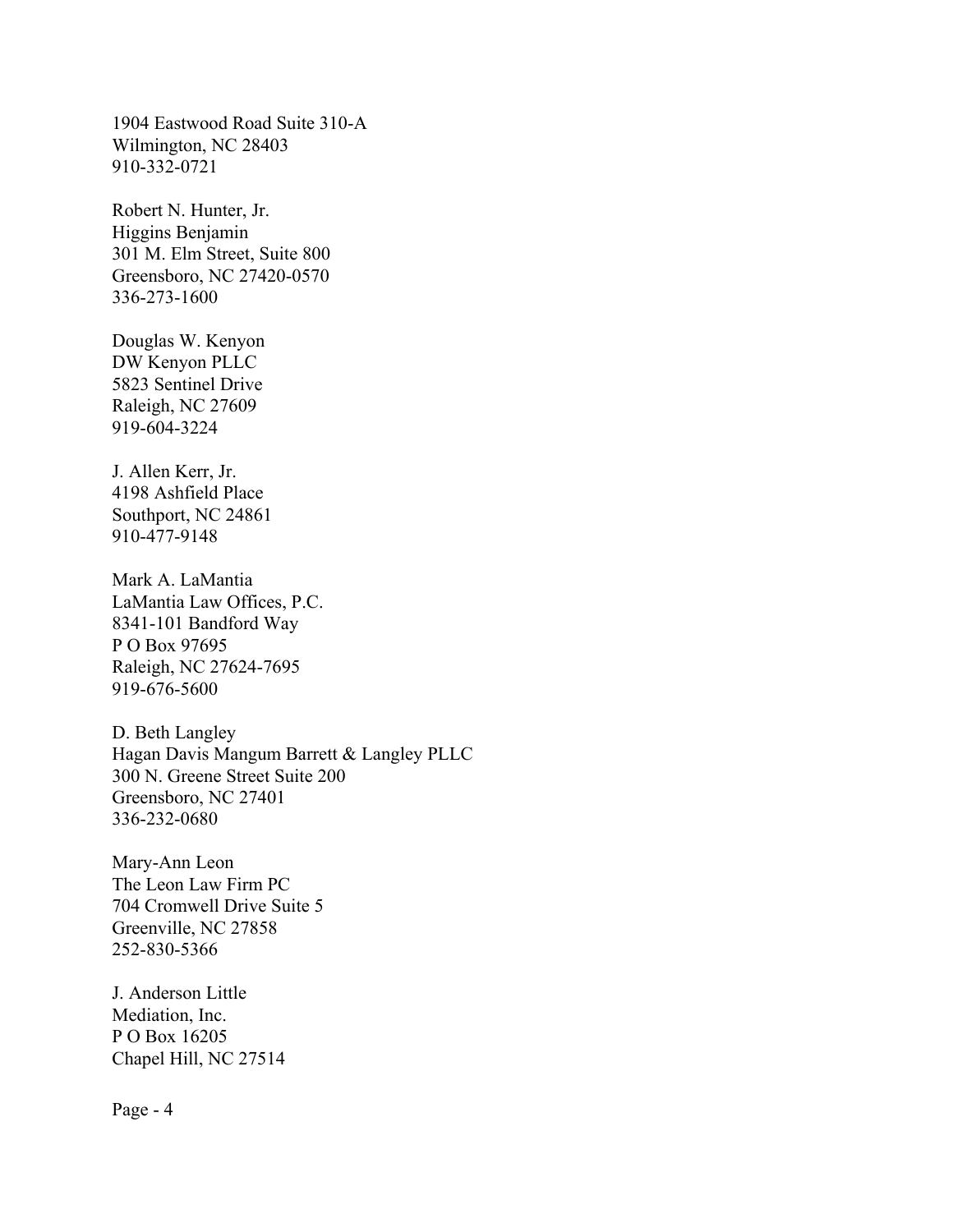919-967-6611

Judge James D. Llewellyn Superior Court Judge, Retired P O Box 567 Atlantic Beach, NC 28512 252-559-274

Robert D. Mason, Jr. Womble Carlyle Sandridge & Rice One West Fourth Street Winston-Salem, NC 27101 336-721-3761

J. Douglas McCullough P O Box 2276 Atlantic Beach, NC 28512 919-819-1281

Michael T. Medord Manning Fulton & Skinner, P.A. P. O. Box 20389 Raleigh, NC 27619-0389 919-510-9241

B. Perry Morrison, Jr. Morrison Law Firm, PLLC P O Box 2046 4612 Nash Street North Wilson, NC 27894-2046 252-243-1003

Emily A. Moseley Wood Jackson PLLC 1330 St. Mary's Street Suite 460 Raleigh, NC 27605 919-829-7394

Raymond E. Owens, Jr. Higgins & Owens PLLC 524 East Boulevard Charlotte, NC 28203 704-295-4509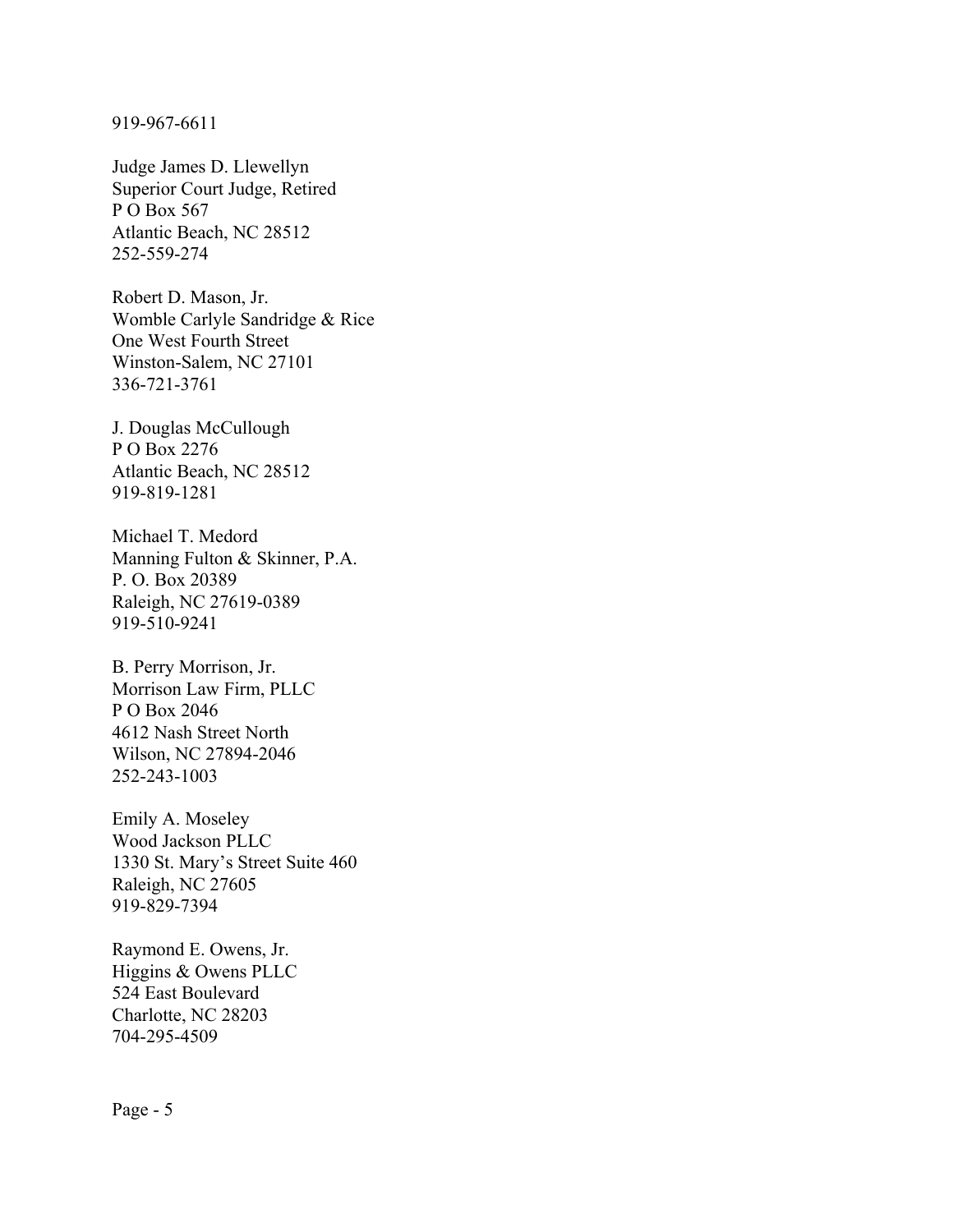Gary Stephen Parsons Troutman Sanders LLP 434 Fayetteville Street Suite 1900 P O Box 1389 Raleigh, NC 27602 919-835-4110

Johnnie Scott, Jr. Dispute Intervention Services P O Box 1683 Benecia, CA 94510-4683 707-747-0839

Mitch Tuchman Morningstar Law Group 112 W. Main Street, Second Floor Durham, NC 27701-3604 919-590-0390

Angelique R. Vincent-Hamacher Robinson Bradshaw & Hinson 101 North Tryon Street Suite 1900 Charlotte, NC 28246 704-377-8357

John A. J. Ward John A. J. Ward PLLC 219 Pollack Street New Bern, NC 28560 252-633-4378

William A. Webb Shanahan Law Group PLLC 128 E. Hargett Street Suite 300 Raleigh, NC 27601 919-856-9494

Linda K. Wood 4609 Gramercy Court Raleigh, NC 27609 919-809-7309

Samuel T. Wyrick III Wyrick Robbins Yates & Ponton LLP